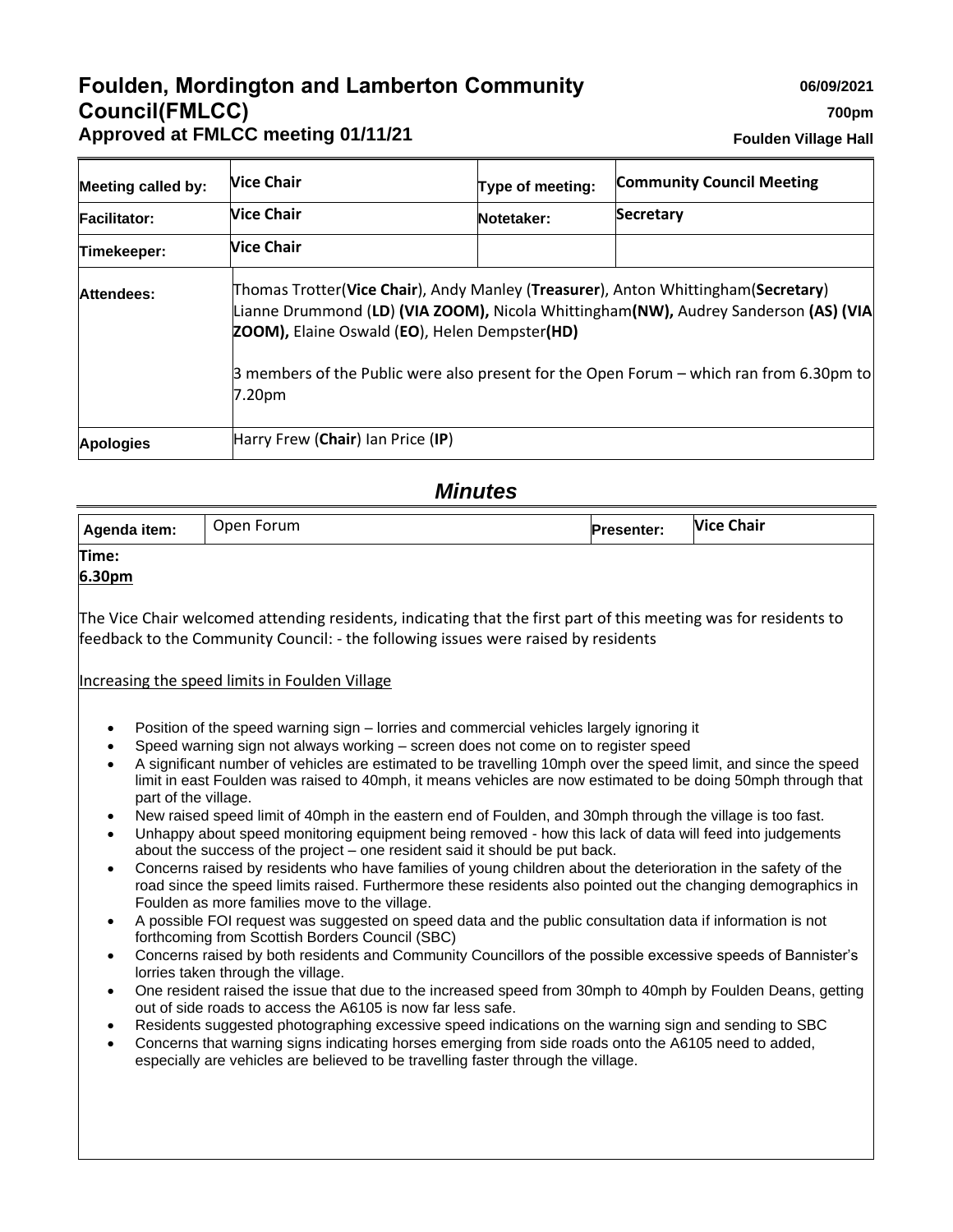#### Climate Change

• A resident raised what was both the Community Council and SBC doing to support the net zero and climate change agenda.

The **Vice Chair** had fed back that from SBC perspective they viewed the original reduction to 20mph on the A6105 trunk road as a mistake, and therefore it was very unlikely to be changed. However, it was proposed to follow up with SBC to push for a reinstatement of the speed monitoring equipment. The **Vice Chair** proposed that the Community Council would contact Bannister's - they had been contacted in the past regarding excessive speeding through Foulden Village. It was also proposed to contact Greenvale AP who contract with Bannisters for transport.

The **Vice Chair** and a resident also raised the intention of Councillor Helen Laing arranging for Philippa Gilhooly from SBC to meet some of the residents from different parts of the village to discuss concerns that have been raised. The **Vice Chair** was going to follow this up with the **Chair.** The **Vice Chair** and Community Councillors welcomed a proposal from a local resident that the SBC council officer could meet just one resident from each of the affected areas in Foulden as a way of creating a constructive approach to the community feeding back to the council officer.

LD fed back regarding the climate change query that there is a 47 page route map on the SBC website and believes that work is underway to create a citizens panel. The **Secretary** has agreed to follow this up and create a climate change page on [www.fmlcc.org](http://www.fmlcc.org/)

The **Vice Chair** thanked everyone for their contributions and the Open Forum was closed at 7.20pm. Members of the public left the meeting at this point.

| Agenda item: | 1 Welcome<br>2 Apologies for Absence           | <b>Presenter:</b> | <b>Nice Chair</b><br><b>Secretary</b> |
|--------------|------------------------------------------------|-------------------|---------------------------------------|
|              | 3. Minutes of the last meeting and outstanding |                   | <b>Secretary</b>                      |
|              | actions                                        |                   |                                       |
|              |                                                |                   |                                       |

#### **7.25pm**

The Vice Chair welcomed everyone to the meeting. Apologies were noted. On Actions point 1 it was noted that the Communication Strategy would be reviewed on the November meeting when the next digital communication report would be present. Outstanding actions updated.

Minutes of the last meeting were agreed subject to typing and grammatical corrections.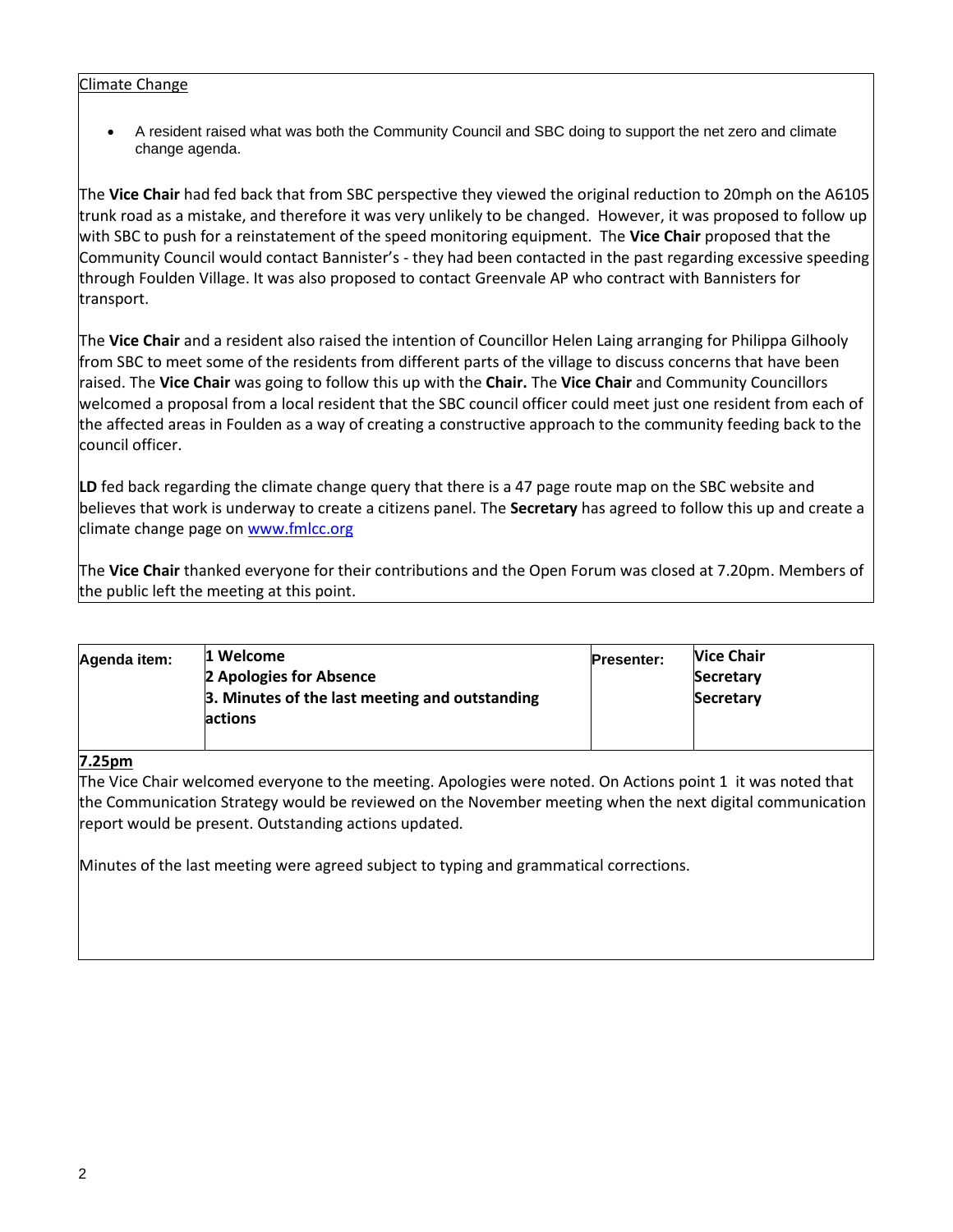| Agenda item: | 4 New Community Councillor Vacancy - Lamberton | <b>Presenter:</b> | <b>Nice Chair</b> |
|--------------|------------------------------------------------|-------------------|-------------------|
|              |                                                |                   |                   |

#### **7.35pm**

The Vice Chair confirmed that there is now a vacancy for a Community Councillor in Lamberton due to Will Calder having moved outwith the Community Council area. The Community Council acknowledged and thanked Will for his service. It was agreed that the **Secretary** would publicise the vacancy on the website and **AS** would make enquiries regarding Lamberton residents who may be interested in becoming a Community Councillor.

| Agenda item: | 5. Planning Matters | <b>Presenter:</b> | <b>Vice Chair</b> |
|--------------|---------------------|-------------------|-------------------|
|              |                     |                   |                   |

## **7.40pm**

Planning applications 21/01278/FUL was noted and it was agreed that as this had been submitted by the **Chair** of the Community Council it was noted that the **Chair** was not present and would not be part of this discussion. **EO** raised a concern about possible light pollution at night, and Andrew Dempster – co-opted member of the Community Council advising on planning matters, would have this issue passed onto him for comment. No other concerns were raised by Community Councillors present. It was proposed by the **Treasurer**, in the interests of transparency that a summary of all planning notices would be placed upon the noticeboard in Foulden. Any future planning applications from a serving Community Councillor would also be noted on the planning application on these notices. The **Secretary** was also asked to make a note on the fmlcc.org of any planning applications submitted by serving Community Councillors.

A concern was also noted regarding planning application 21/01177/FUL regarding the quality of the access road and lack of potential passing spaces that leads to the proposed new development. Andrew Dempster has already responded on behalf of the Community Council raising this issue with the planning team at SBC.

| Agenda item: | 6) Secretary's Report                                  | <b>Presenter:</b> | <b>Secretary</b> |
|--------------|--------------------------------------------------------|-------------------|------------------|
|              | 6a) Updated guidance from SBC for Community            |                   |                  |
|              | <b>Council meetings</b>                                |                   |                  |
|              | 6b) Planned police engagement with Community           |                   |                  |
|              | <b>Councils</b>                                        |                   |                  |
|              | 6c) On-line maps indicating places of interest for the |                   |                  |
|              | website                                                |                   |                  |
|              | 6d) Social Care Consultation for the Scottish          |                   |                  |
|              | <b>Government</b>                                      |                   |                  |

## **7.50pm**

**Item 6a)** The **Secretary** outlined key messages regarding this recently published updated guidance, which indicated that Community Councils should be meeting on-line unless this was not feasible. The view from members present was that since the last two Community Council meetings and one Annual General Meeting had been face to face meetings, it was felt that with the appropriate COVID-19 protection measures in place, this should continue with Community Councillors given the option to access the live meeting via Zoom. It was reported from both **LD** and **AS** who were accessing the meeting via Zoom, that it was working satisfactorily and that the flexibility to offer a remote access method if needed should continue. The **Secretary** indicated this would not be a problem for future meetings. It was agreed by Community Councillors to continue with face to face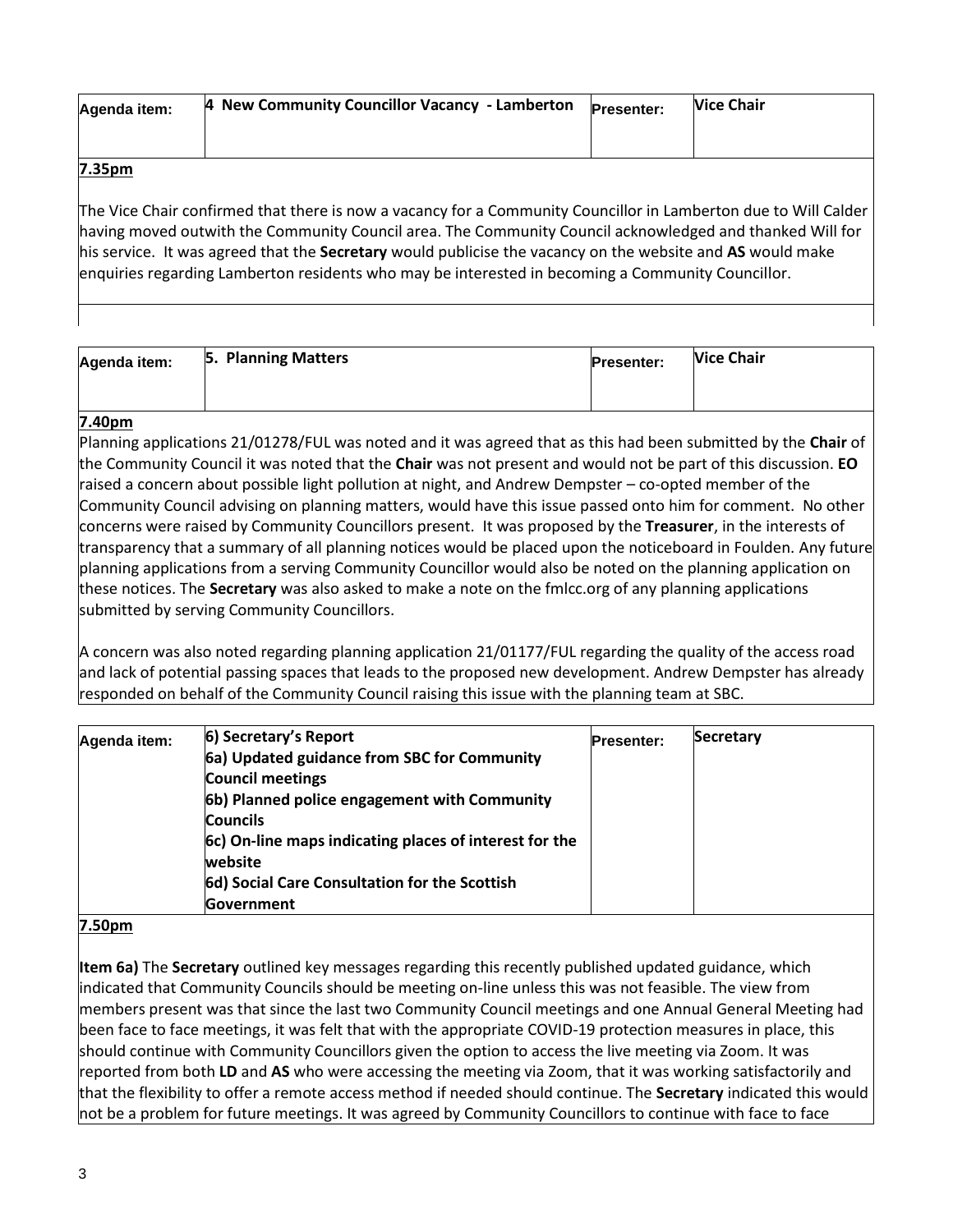meetings subject to changes in national COVID-10 guidance and continuing offering councillors the option of remote access if necessary.

**Item 6b)** The **Secretary** outlined there was a plan for the police to arrange one off visits to community council meetings across our part of the Borders to improve engagement with local communities. This was noted by the Community Council.

**Item 6c) The Secretary** demonstrated some of the work done by Gavinton, Fogo and Polwarth Community Council using OS maps to highlight areas of interest in their local community and integrating into their website – for example highlighting the position of local planning applications. The **Vice Chair** asked the **Secretary** to pick a very specific limited and scenario to trial it so that there was not an excessive workload on the **Secretary's** time. The **Secretary** would investigate it for presentation at the Jan 2022 meeting. The **Treasurer** and **NW** suggested potential marking up of footpaths and points of interest. The **Secretary** will consider and choose a very narrow scope for the first demonstration before the Community Council makes a decision to commit to this more fully.

Item **6d**) The **Secretary** indicated that a consultation for the future of Social Care in Scotland was now open – The Secretary would place information on the digital channels. This was duly noted by the Community Council.

| Agenda item: | 7) Treasurer's update | <b>Presenter:</b> | <b>Treasurer</b> |
|--------------|-----------------------|-------------------|------------------|
| $P^{\prime}$ |                       |                   |                  |

#### **8.05pm**

Latest financial report, which had been prior circulated to Community Councillors, was discussed. It was acknowledged the work hard work being done by the path maintenance volunteer. The Community Council has an allowance of £450 that will pay for paths and fuel for the mower. However, it was agreed that due to the extra effort above and beyond what had been expected shown by the volunteer that an appropriate form of acknowledgement would be made in due course.

The **Treasurer** proposed to produce postcards of the excellent views of the scenery in FMLCC area. They would be printed by Fantasy Prints in Berwick Upon Tweed and sold at events to bring in funds.

The **Treasurer** stated that Community Council had received a proposal for a bulk purchase of the remaining 150 "Smallholding Memories" books at £2.00 per copy, but it was decided to see if the Community Council could sell them first before taking this offer forward. **LD** had suggested a social media campaign to help sell the postcards and books. **AS** suggested contacting Berwick Tourist Information Centre the **Treasurer** suggested Greaves bookshop in Berwick upon Tweed. **EO** suggested both Tourist centres in Berwick, the library and Berwick Literacy festival. The **Vice Chair** proposed to negotiate with Foulden Village Hall to display postcards and the books in this venue.

The **Treasurer** confirmed that the Community Council grant from SBC for the 2021-2022 had been paid into the Community Council's account. **HD** left the meeting at this point.

The **Treasurer** reported that the classic bicycle that had been donated to the Community Council was sold to a local resident for £250. This funding would be for the Playing Field fund. It was proposed that the Community Council should fund the fitting of a bench in Mordington. **LD** stated that Mordington does act as a rest stop for cyclists passing through the area, and believed this would be welcome. The **Vice Chair** pointed out that location of the proposed bench would need be discussed with residents first prior to a final decision being made on its siting. **NW** suggested that the location of a litter bin should be considered as part of the bench purchase and siting. It was also raised who empties the litter bins in the area, **LD** said it is the street team at SBC. It was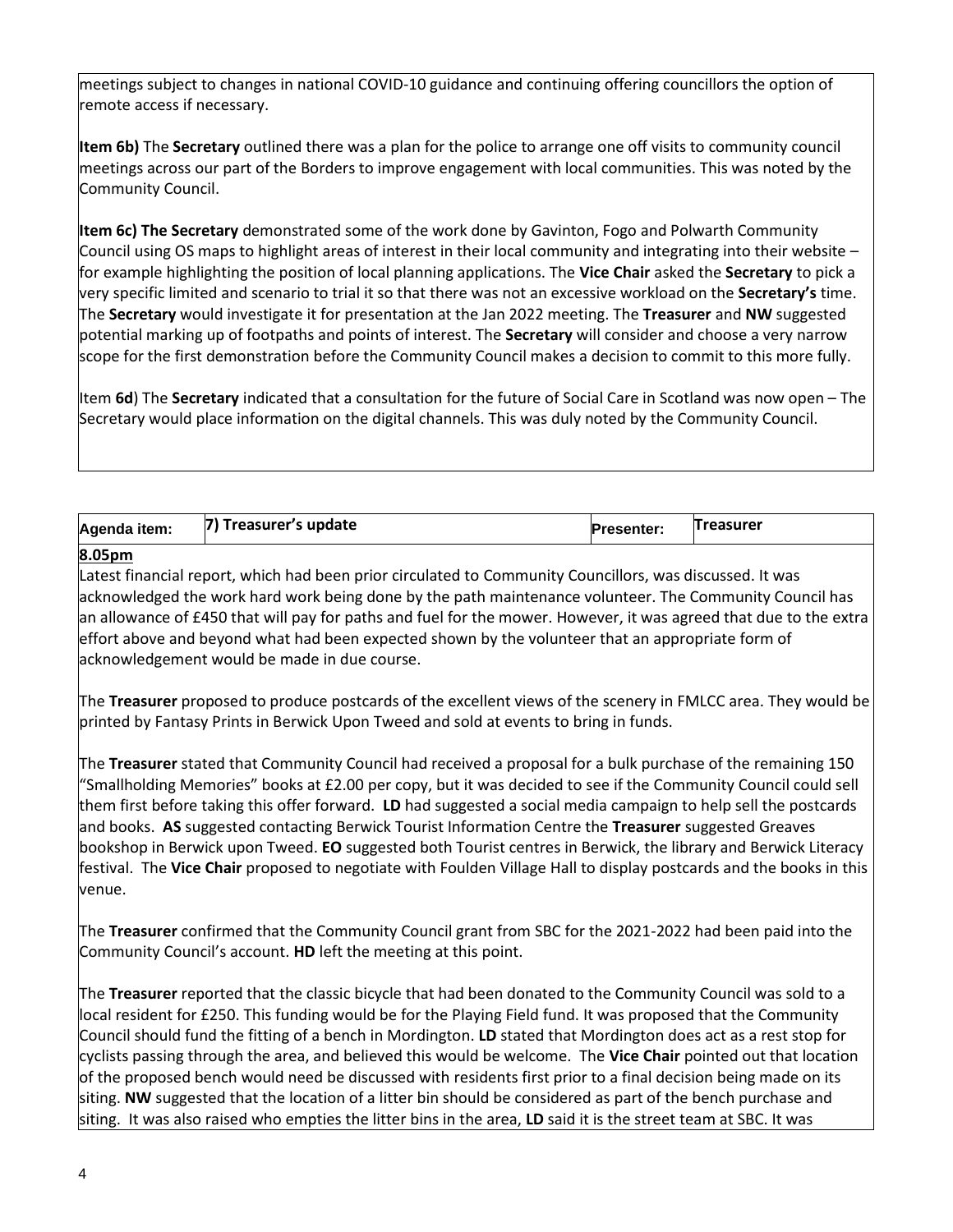proposed that the decision on litter bins siting in the playing field be referred to the trustees of the King George V playing fields.

The **Treasurer** gave an update of Easyfundingraising.com stated that the first payment would be received when the fund had reached over £50 in donations, which it was very close to.

The **Treasurer** updated on potential funding bids. People's Postcode Trusts – potential fund – can received up to £40,000 if able to raise £4,000 in donations. The National Lottery are also offering funding for small projects. It was agreed that the focus on future bids should consider these funds. The **Vice Chair** suggested considering offering existing funding as collateral to help match funding to facilitate future bids, with the money recouped through fundraising. The **Treasurer** said this might be possible for funding for exercise equipment in King George V playing field but quotes for the likely levels of funding to refurbish the tennis courts were too high.

The **Treasurer** updated that the new blue table tennis tables were due in at the end of September to be stored at Foulden Village Hall. A local resident with experience of playing had assisted in identifying the optimum type of table to purchase.

| Agenda item:                                                                                                  | 8) Village Hall update | <b>Presenter:</b> | <b>Treasurer</b> |
|---------------------------------------------------------------------------------------------------------------|------------------------|-------------------|------------------|
| hnia Account a baile tha bha ann an Aobhaile ann an Leabhain an Air Bha a baile tha ann an Bhaile ann an Aona |                        |                   |                  |

The **Secretary** had raised an issue of a broken window at Lamberton Village hall being spotted when he was out taking photos of the FMLCC area for the website. **AS** indicated that the local resident in Lamberton who is on the committee for Lamberton Village Hall is aware of the issue.

**LD** stated that there is a local microlight pilot who flies in the area who takes photos of the area, and suggested getting in touch regarding the proposed postcards. **LD** says she has a potential contact.

| Agenda item: | 9) Footpaths and Road update | <b>Presenter:</b> | <b>Vice Chair</b> |
|--------------|------------------------------|-------------------|-------------------|
| 8.20pm       |                              |                   |                   |

A concern had been raised about hacking on the proposed new footpath between Foulden Car park and the Burnbank crossroads. The **Treasurer** will feedback this issue to the **Chair**, who is aware of the issue and was going to try and find out who it is – the path is not yet constructed and it will be for pedestrians only.

A further updated indicated that actual work on building the path would start this autumn once harvesting in the field was completed. The **Vice Chair** explained that there is another path that it is appropriate for horse riders to use instead.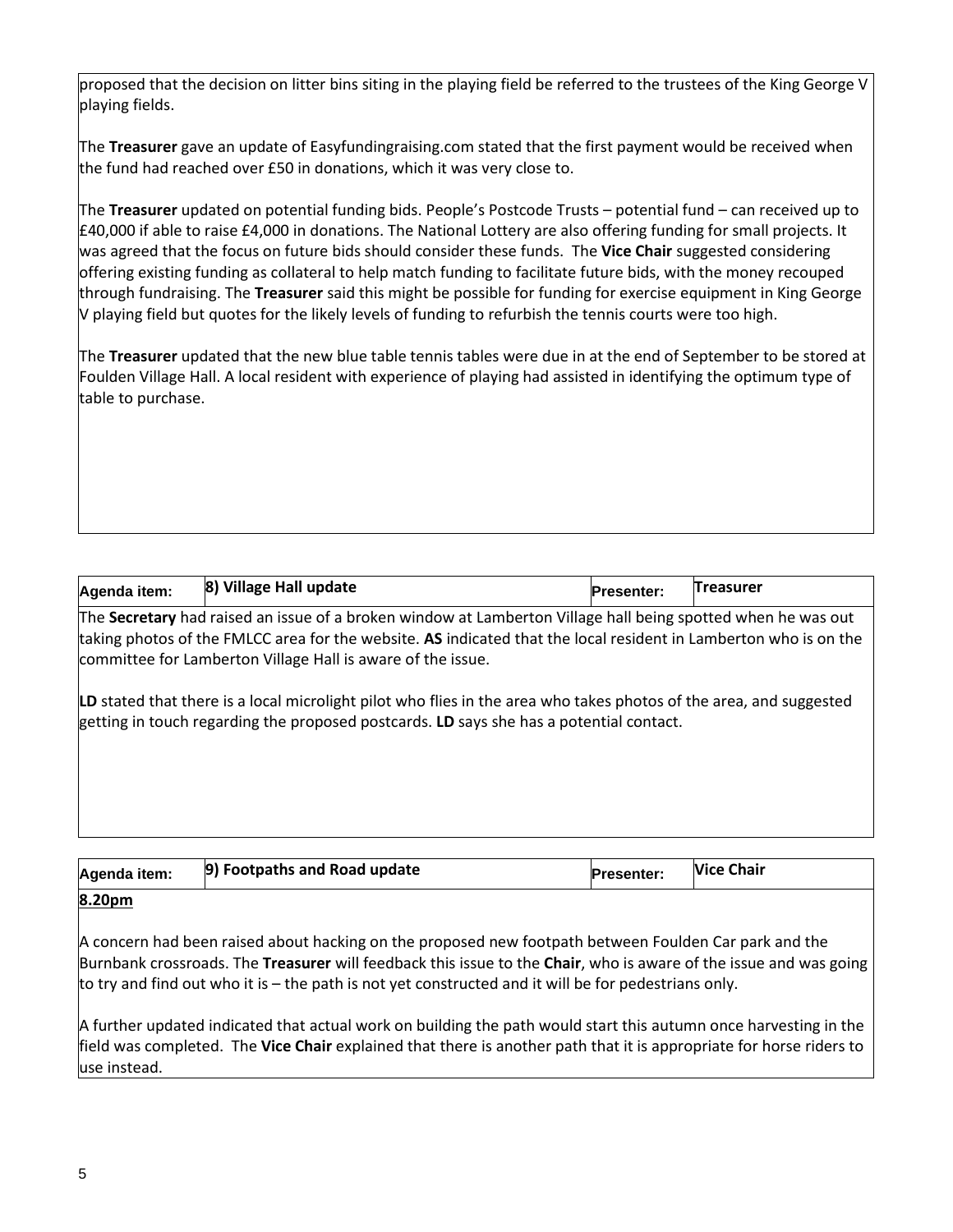| Agenda item: | 10. King George V playing field | <b>Presenter:</b> | <b>Vice Chair</b> |
|--------------|---------------------------------|-------------------|-------------------|
|              |                                 |                   |                   |

## **8.25pm**

The **Treasurer** indicated that he had received a letter of interest from a local young person in the village about providing a pop-up shop in/by the Pavilion in the playing field. The **Vice Chair** suggested that a table outside the pavilion could be a central point to direct people towards. If it was successful, it could lead to more a substantial pop up arrangement, for example the Soil Sisters pop up in Ayton. The **Vice Chair** would follow this up with the **Chair.**

**LD** said there are similar activities in Ayton that raise money for the local primary school. **LD** also highlighted the volunteer run Community Larder in Reston, which does require a significant amount of work, commitment and effort to keep it running.

The Treasurer would discuss with the young person the way forward. **EO** suggested they should start simply with a focus on, for example lemonade, hot chocolate, and juices. **EO** also proposed that as any agreement the young person demonstrates they have thought of a contingency plan for bad weather, such as using the pavilion, and that the make the request formally to book it as part of the process of having a stall.

The **Vice Chair** suggested discussing with the playing field trustees plan for picnic table/bench.

| Agenda item: | <b>11. AOB</b> | <b>Presenter:</b> | <b>Vice Chair</b> |
|--------------|----------------|-------------------|-------------------|
|--------------|----------------|-------------------|-------------------|

#### **8.40pm**

The **Treasurer** indicated there had been 6 replies/requests regarding helping Afghan refugees with settlement in the FMLCC. A resident indicated they are collecting items that could be of use for a potential resettling family. The **Treasurer** has directed offers of help to the relevant contact at Scottish Borders Council. **EO** suggested if it was possible for SBC to send lists of what would be useful items for residents to donate. The **Secretary** would place relevant information of the digital channels of the Community Council.

| Agenda item: | 12. Meeting closure and date and time of next<br>meeting | <b>Presenter:</b> | <b>Nice Chair</b> |
|--------------|----------------------------------------------------------|-------------------|-------------------|
| 8.50pm       |                                                          |                   |                   |

Meeting was closed at 8.50pm - next meeting will be at 7.00pm Monday  $1<sup>st</sup>$  November 2021 at Foulden Village Hall, with the next Public Forum at 6.30pm to 7.00pm on the same day and venue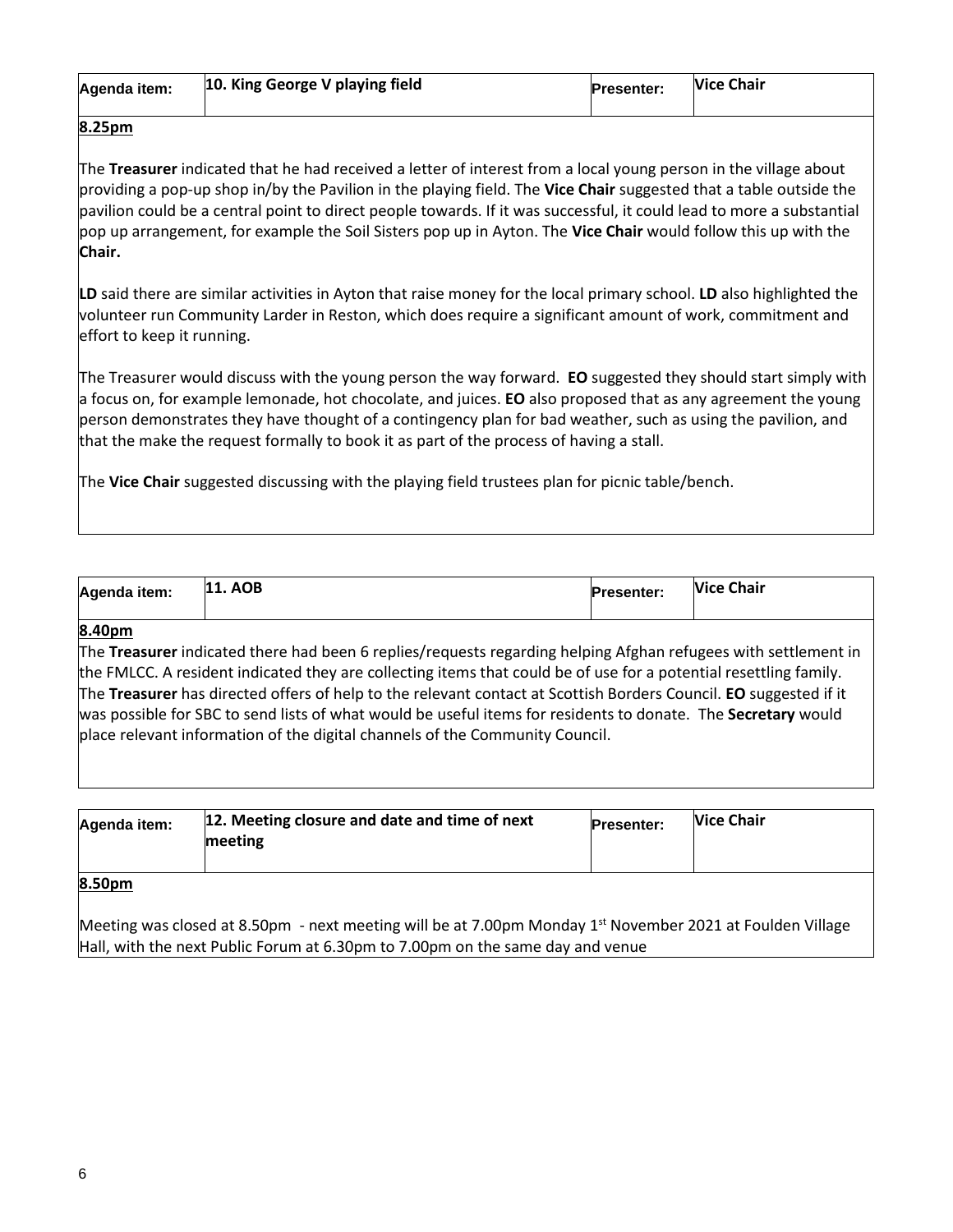## Outstanding actions

Please note the status column: rated green have been dealt with or completed. Yellow outstanding and Red significantly outstanding and no colour has been deemed low priority

| Action Items from meeting 06/07/2020            | <b>Person responsible</b> | <b>Status</b>                        |
|-------------------------------------------------|---------------------------|--------------------------------------|
| 1) To feedback on draft Communications Strategy | l Vice Chair              | To be<br>reviewed at<br>by Jan 2022. |

| Action Items from meeting 01/03/21 |                                              | Person responsible | <b>Status</b>                                                                                                                                                                                                                                                                         |
|------------------------------------|----------------------------------------------|--------------------|---------------------------------------------------------------------------------------------------------------------------------------------------------------------------------------------------------------------------------------------------------------------------------------|
|                                    | Proposed repainting of Lamberton bus shelter | Treasurer          | This is part of the small<br>projects list including<br>3 bus shelters in Foulden.<br>awaiting confirmation of<br>repairs by SBC<br><b>Consideration will be</b><br>given to the Community<br><b>Council taking this forward</b><br>should there be a delay in<br>a decision from SBC |

| Action Items from meeting 10/05/21 |                                                                                  | Person responsible | <b>Status</b>                                |
|------------------------------------|----------------------------------------------------------------------------------|--------------------|----------------------------------------------|
| ✓                                  | Arrange to form group to plan 2022 Car Boot Sale in<br>King George playing field | <b>Chair</b>       | To be completed - agenda<br>item Jan 2022.   |
| ✓                                  | Publish photos of road repairs at Mordington                                     | <b>Secretary</b>   | Completed – photos<br>supplied by Vice Chair |
| ∨                                  | Follow up verge issues with SBC                                                  | <b>Chair</b>       | To be completed                              |
| ✓                                  | Identifying solution for laid down gravestones                                   | <b>Chair</b>       | To be completed                              |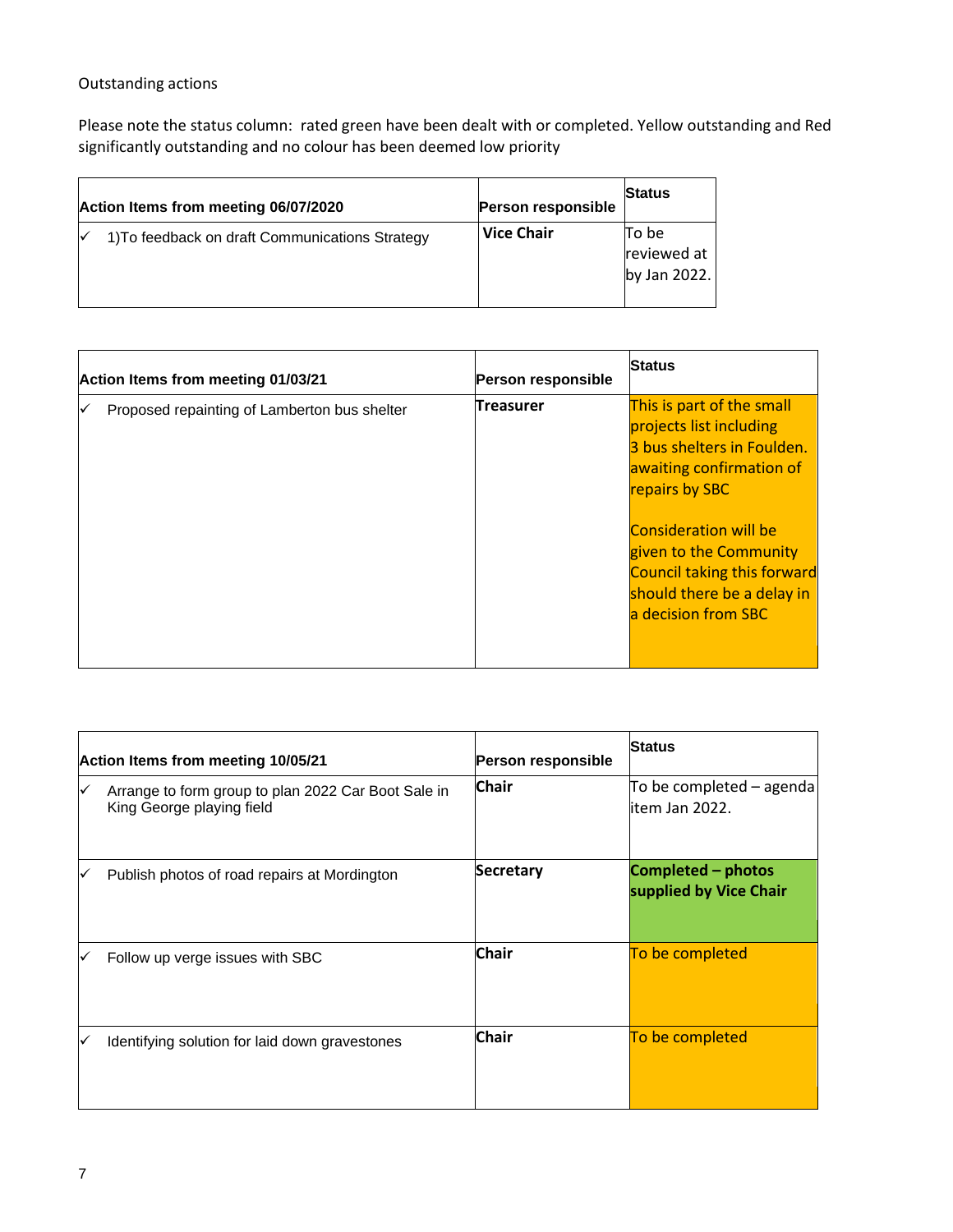| Action Items from meeting 05/07/21 |                                                                                                                 | Person responsible | <b>Status</b>    |
|------------------------------------|-----------------------------------------------------------------------------------------------------------------|--------------------|------------------|
|                                    | Place AGM report and previous minutes on website                                                                | Secretary          | <b>Completed</b> |
|                                    | To circulate new Community Council guidance from<br>SBC to councillors before 6 <sup>th</sup> September meeting | <b>Secretary</b>   | <b>Completed</b> |
|                                    | Check that digital warning sign is fitted                                                                       | <b>Chair</b>       | <b>Completed</b> |
|                                    | Check possible relocating of store material in Pavilion<br>and cost of fixing a new door to the pavilion        | <b>Chair</b>       | To be completed  |
|                                    | Respond to enquiry regarding place a skip for garden<br>waste in Foulden                                        | <b>Secretary</b>   | <b>Completed</b> |

|                                   |                                                                                                                                                                                                       |                                           | <b>Status</b>    |
|-----------------------------------|-------------------------------------------------------------------------------------------------------------------------------------------------------------------------------------------------------|-------------------------------------------|------------------|
| Action Items from meeting 6/09/21 |                                                                                                                                                                                                       | Person responsible                        |                  |
| ✓                                 | Community Council to clarify status of speed monitoring Vice Chair to liaise<br>equipment and Contact Bannisters and Greenvale AP<br>regarding excessive speeds of lorries through Foulden<br>Village | with Chair                                | To be completed  |
| ✓                                 | Follow up arrangements with Councillor Helen Laing for<br>SBC officer to visit Foulden to meet local residents                                                                                        | <b>Vice Chair to liaise</b><br>with Chair | To be completed  |
| ✓                                 | Create climate change page on website and upload<br>climate change information from SBC                                                                                                               | <b>Secretary</b>                          | To be completed  |
| ✓                                 | Publicise vacancy for Lamberton Community Councillor<br>on Digital Channels                                                                                                                           | <b>Secretary</b>                          | <b>Completed</b> |
| ✓                                 | Publicise ongoing planning applications on Foulden<br>noticeboard                                                                                                                                     | Treasurer                                 | To be completed  |
| ✓                                 | Publicise planning applications highlighting if it has<br>been submitted on behalf of a sitting Community<br>Councilor                                                                                | <b>Secretary</b>                          | <b>Completed</b> |